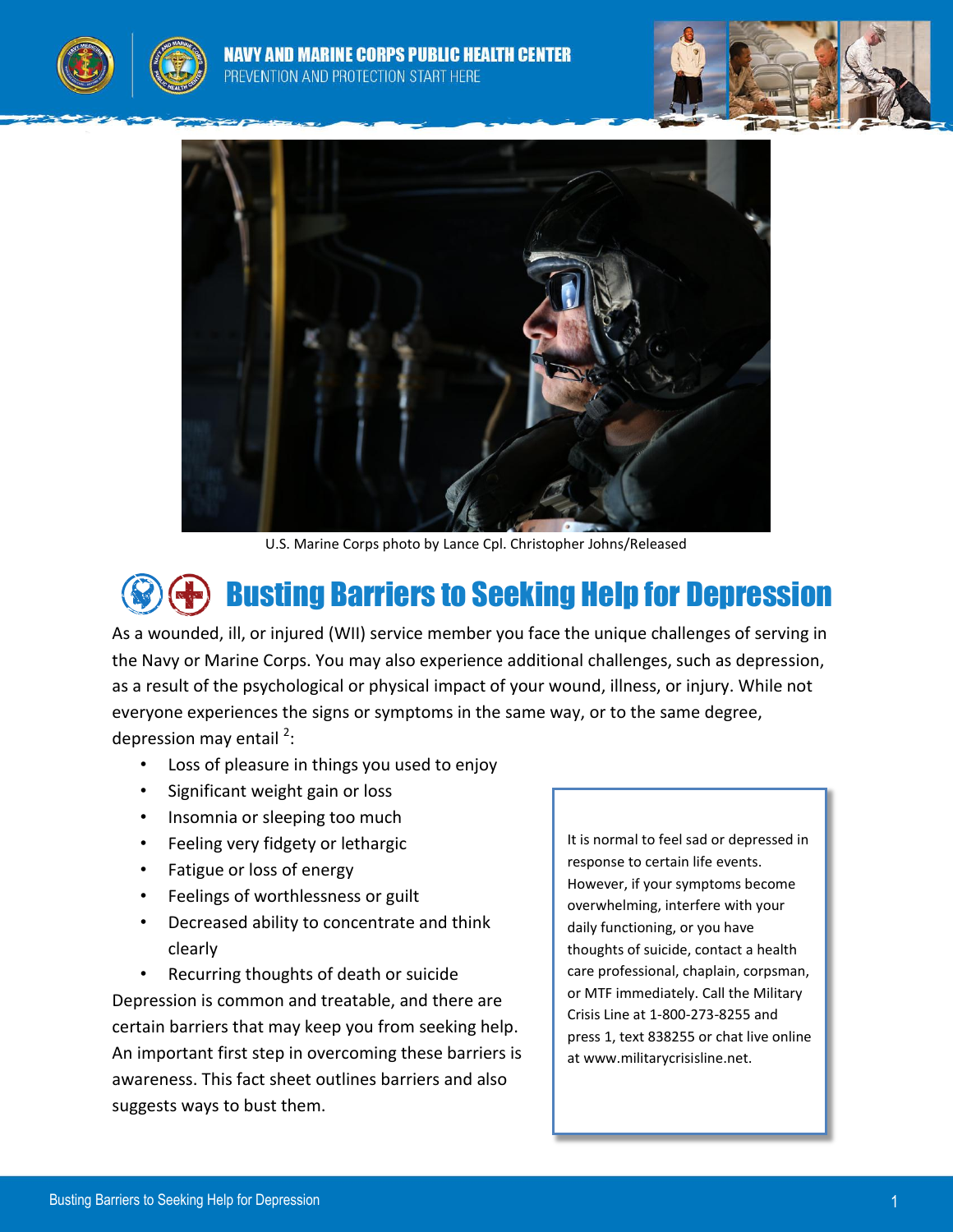





## **Barrier Busters**

There are eight common barriers to seeking help for depression. The first step to addressing and busting them is being able to identify which barrier may be keeping you from seeking help. Remember that seeking help takes courage and is a sign of strength, not weakness.

| Barrier <sup>3</sup>                                            | Description <sup>3</sup>                                                                                                                                                                                | <b>Barrier Buster</b>                                                                                                                                                                                                                                                                                                                                                                                                                        |
|-----------------------------------------------------------------|---------------------------------------------------------------------------------------------------------------------------------------------------------------------------------------------------------|----------------------------------------------------------------------------------------------------------------------------------------------------------------------------------------------------------------------------------------------------------------------------------------------------------------------------------------------------------------------------------------------------------------------------------------------|
| <b>Stigma</b>                                                   | Concerns about being judged,<br>loss of security clearance,<br>impact on career, official<br>records, family and friends<br>finding out, or the perception<br>that you can't solve your own<br>problems | • Hear from fellow sailor Capt. Todd Kruder about his<br>personal battle with overcoming stigma<br>• Hear from others who have sought help<br>• Chat with your local chaplain<br>• Get peer to peer support: Vets4Warriors<br>• Try a free, anonymous mental health screening: Military<br>Pathways                                                                                                                                          |
| Lack of<br>motivation &<br>negative feelings<br>about therapy   | Feeling immobilized from<br>depression, lack of energy,<br>distrust of or bad experiences<br>with medical or non-medical<br>counselors, doubt about the<br>treatment being beneficial                   | • Confront lack of motivation in one move; commit to taking<br>that first step<br>• Realize that the effects of depression may be related to<br>slow healing of a wound, illness, or injury <sup>4</sup><br>• Understand that depression is treatable, and most people<br>who get help and treatment improve <sup>5</sup>                                                                                                                    |
| <b>Emotional</b><br>concerns &<br>misfit of therapy<br>to needs | Concerns about experiencing<br>upsetting feelings in<br>counseling, things getting<br>worse, that counseling won't<br>help, or your problems aren't<br>bad enough to need<br>counseling                 | • Hear from others who have experienced similar feelings:<br>afterdeployment.t2.health.mil<br>• Don't expect an immediate fix, but realize that treatment<br>is a process<br>• Similar to physical wound healing, treatment for<br>psychological stress may be challenging but ultimately<br>worth it                                                                                                                                        |
| <b>Time constraints</b>                                         | Conflicts with daily<br>responsibilities, such as work<br>or other doctor appointments<br>make it difficult to get help                                                                                 | • Prioritize your psychological well-being along with physical<br>health. Make an appointment with a behavioral health<br>professional and commit to keeping it<br>• Take a holistic approach to your treatment; mind, body,<br>and spirit all work together to promote your recovery and<br>promote your overall health and well-being                                                                                                      |
| Participation<br>restriction                                    | Physical and transportation<br>problems associated with<br>attending services and<br>treatment                                                                                                          | For assistance with logistics contact:<br>• Sailors and Coast Guardsmen contact Navy Safe Harbor for<br>questions on enrollment eligibility. Nationwide (toll-free):<br>877-746-8563; Email: safeharbor@navy.mil<br>• Marines contact the Wounded Warrior Regiment for more<br>information on the referral process. Nationwide (toll-<br>free): 877-487-6299                                                                                 |
| Availability of<br>services                                     | Finding suitable counseling<br>options                                                                                                                                                                  | • Confidential services, including non-medical counseling<br>and specialty consultations, are available through Military<br><b>OneSource</b><br>• Experienced and fully qualified professionals are available<br>at Fleet and Family Support Centers. Clinical counselors<br>hold a masters or doctorate degree in counseling, social<br>work, marriage and family counseling, or psychology<br>• Ask your doctor or chaplain for a referral |